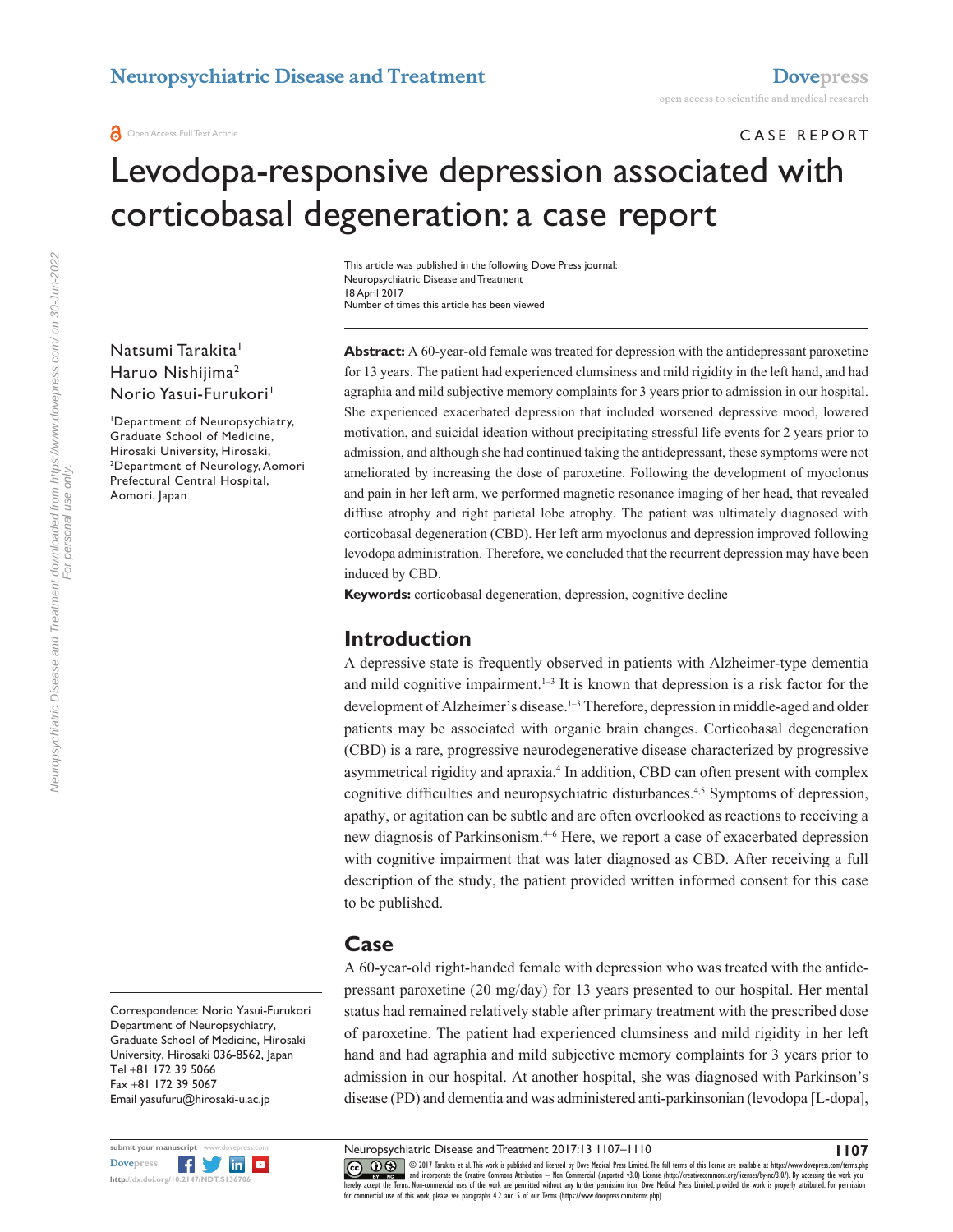200 mg/day) and anti-dementia (donepezil, 5 mg/day) medications in addition to the antidepressant paroxetine (20 mg/day). She had been admitted to our hospital 2 years prior to the admission in the present case because she presented with exacerbated depression that included worsened depressive mood, lowered motivation, and suicidal ideation without any stressful life events. At admission, cognitive impairment as well as depression was observed, and thus, we performed a head magnetic resonance imaging (MRI), which revealed no cerebral atrophy (Figure 1A), including within the parahippocampal gyrus. Dopamine transporter (DAT) imaging showed no reduction in nigrostriatal DAT accumulation. On the other hand, single-photon emission computed tomography neuroimaging showed a mild decrease in blood flow in the bilateral parietal lobes and posterior cingulate gyrus wedge. The Neurobehavioural Cognitive Status Examination (COGNISTAT) indicated a normal range for naming and judgment, mild impairment of repetition, moderate impairment of similarity, and severe impairment of orientation, attention, comprehension, constructional ability, memory, and calculation. Based on these findings, she was diagnosed with Alzheimer's disease, and the anti-parkinsonian medication L-dopa decarboxylase was stopped and replaced with another anti-dementia drug, memantine, at a dosage of 10 mg/day. Although the dosage of the antidepressant paroxetine was increased from 20 to 30 mg/day, the patient's depressive status was unchanged. After discharge, she developed myoclonus and pain in her left arm, and her depression worsened further. Thus, she was reexamined, and a head MRI revealed diffuse atrophy and right parietal lobe atrophy (Figure 1B). In addition, DAT imaging showed a right-sided decrease in accumulation, and metaiodobenzylguanidine myocardial scintigraphy showed no deficit of accumulation. These brain imaging findings were compatible with CBD. After careful neurological examination, she was finally diagnosed with "probable CBD" according to Armstrong's criteria for CBD.<sup>7</sup> The patient was prescribed L-dopa (300 mg/day), and both her left arm myoclonus and depression improved. To date, the patient's cognitive function has further decreased, but her mental status has remained stable.

### **Discussion**

Although the depressive episode that had occurred 13 years prior to admission was not associated with CBD, it is likely that the depressive episode she had experienced 2 years prior to admission was caused by CBD because her depression did not improve with the increased dose of paroxetine and only improved after L-dopa was administered for CBD. Based on her clinical course, the depressive episode probably recurred due to the development of CBD, despite being treated with an antidepressant; therefore, this is the first case of recurrent depression caused by CBD. When depression is associated with neurological symptoms and cognitive dysfunction in elderly patients, CBD should be considered as a differential diagnosis.



**Figure 1** Brain magnetic resonance imaging revealing (**A**) no cerebral atrophy 2 years prior to the admission and (**B**) diffuse atrophy and right parietal lobe atrophy (arrow).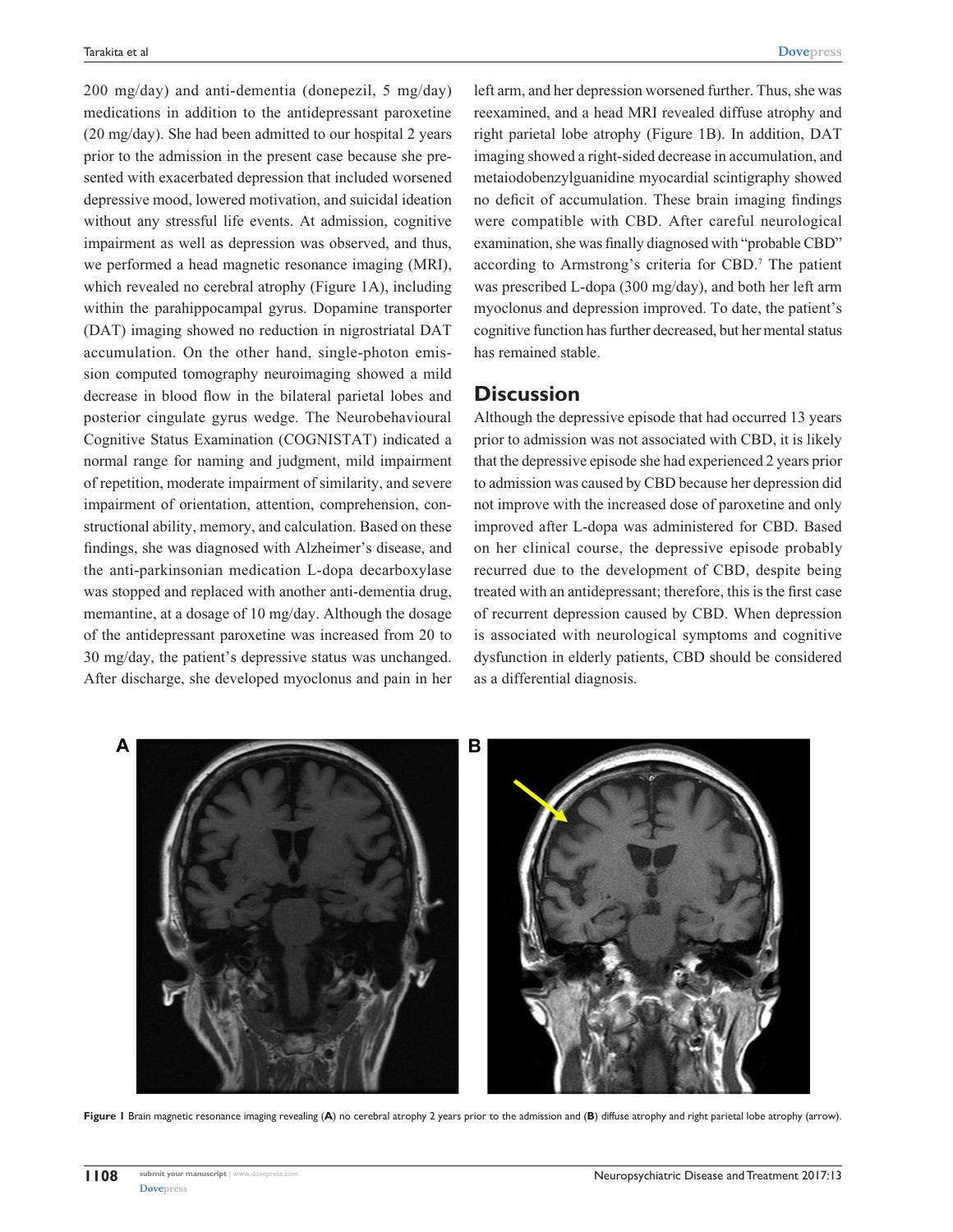Psychiatric symptoms in CBD have been shown to include depression, indifference, and irritability. It was reported that the total frequency of apathy, irritability, and disinhibition was 58%, whereas that of depression was 38%.<sup>8</sup> Eight of 36 autopsied CBD cases (22%) had psychiatric symptoms, including behavioral dyscontrol (8.3%), depression (8.3%), compulsive behavior (8.3%), irritability (2.8%), and disinhibition (2.8%).<sup>9</sup> Another study showed that social withdrawal was the most common behavioral symptom in autopsy-confirmed CBD cases that fulfilled the diagnostic criteria of behavioral variant frontotemporal degeneration in life.10 Disinhibition, stereotypy, and depression were the most frequent psychiatric symptoms, followed by aggression, apathy, self-centered behavior, social withdrawal, and euphoria.<sup>11</sup>

Nonetheless, cognitive and psychiatric disturbances are common even in the early stages of the disease. Executive dysfunction is often measurable in newly diagnosed PD. Although there are no guidelines for the treatment of depression in CBD, there are clear recommendations for the diagnosis of depression in PD.12–14 Antidepressant therapies include tricyclic antidepressants and selective serotonin reuptake inhibitors (SSRIs); however, it should be noted that SSRIs could worsen PD symptoms such as rapid eye movement sleep behavior disorder, periodic limb movement, and restless legs syndrome.<sup>15,16</sup> There is some evidence suggesting the administration of dopamine agonists and monoamine oxidase inhibitors for the treatment of depression in PD.12,15,16 Pramipexole and selegiline have been suggested to have some antidepressant effects in addition to their motor effects.15,16 If the mood symptoms are only present during the off periods, patients might benefit from drugs targeting the motor symptoms.12 However, there is little evidence that L-dopa alone affects mood,<sup>16</sup> although our case showed some efficacy at least. It can be challenging to distinguish early PD presenting with mild bradykinesia and dopamine-deficiency depressive symptoms from standard SSRI-responsive depression associated with psychomotor retardation, which can be asymmetrical, while mild early PD motor signs can have only subtle asymmetry. DAT imaging can help us distinguish between the two conditions to determine when depression and motor slowing should be treated with an SSRI versus an L-dopa.

The present case suggests that L-dopa may be effective for the treatment of depression associated with CBD, although there is little evidence to date regarding how to address psychiatric symptoms of CBD.

# **Acknowledgments**

The authors would like to thank Dr Yasushi Sato, Dr Tetsu Tomita, and Prof Kazuhiko Nakamura at Hirosaki University Hospital for their skillful contributions to this case.

## **Disclosure**

Norio Yasui-Furukori has received grant/research support or honoraria from and has been a lecturer for Asteras, Dainippon, Eli Lilly, GSK, Janssen-Pharma, Meiji, Mochida, MSD, Otsuka, Pfizer, Takeda, and Yoshitomi. The remaining authors have no conflicts of interest to declare in this work.

### **References**

- 1. Devanand DP, Sano M, Tang MX, et al. Depressed mood and the incidence of Alzheimer's disease in the elderly living in the community. *Arch Gen Psychiatry*. 1996;53(2):175–182.
- 2. Chen P, Ganguli M, Mulsant BH, DeKosky ST. The temporal relationship between depressive symptoms and dementia: a community-based prospective study. *Arch Gen Psychiatry*. 1999;56(3):261–266.
- 3. Lyketsos CG, Lopez O, Jones B, Fitzpatrick AL, Breitner J, DeKosky S. Prevalence of neuropsychiatric symptoms in dementia and mild cognitive impairment: results from the cardiovascular health study. *JAMA*. 2002;288(12):1475–1483.
- 4. Lamb R, Rohrer JD, Lees AJ, Morris HR. Progressive supranuclear palsy and corticobasal degeneration: pathophysiology and treatment options. *Curr Treat Options Neurol*. 2016;18(9):42.
- 5. Armstrong RA. Visual signs and symptoms of corticobasal degeneration. *Clin Exp Optom*. 2016;99(6):498–506.
- 6. Höglinger GU, Kassubek J, Csoti I, et al. Differentiation of atypical Parkinson syndromes. *J Neural Transm (Vienna)*. Epub 2017 Feb 27.
- 7. Armstrong MJ, Gronseth G, Anderson DC, et al. Summary of evidencebased guideline: periprocedural management of antithrombotic medications in patients with ischemic cerebrovascular disease: report of the Guideline Development Subcommittee of the American Academy of Neurology. *Neurology*. 2013;80(22):2065–2069.
- 8. Wenning GK, Litvan I, Jankovic J, et al. Natural history and survival of 14 patients with corticobasal degeneration confirmed at postmortem examination. *J Neurol Neurosurg Psychiatry*. 1998;64(2):184–189.
- 9. Lee SE, Rabinovici GD, Mayo MC, et al. Clinicopathological correlations in corticobasal degeneration. *Ann Neurol*. 2011;70(2):327–340.
- 10. Whitwell JL, Jack CR Jr, Parisi JE, et al. Rates of cerebral atrophy differ in different degenerative pathologies. *Brain*. 2007;130(Pt 4): 1148–1158.
- 11. Ikeda C, Yokota O, Nagao S, et al. Corticobasal degeneration initially developing motor versus non-motor symptoms: a comparative clinicopathological study. *Psychogeriatrics*. 2014;14(3):152–164.
- 12. Grimes D, Gordon J, Snelgrove B, et al; Canadian Neurological Sciences Federation. Canadian guidelines on Parkinson's disease. *Can J Neurol Sci*. 2012;39(4 Suppl 4):S1–S30.
- 13. Scottish Intercollegiate Guidelines Network. *Diagnosis and Pharmacological Management of Parkinson's Disease: A National Clinical Guideline*. Edinburgh: Scottish Intercollegiate Guidelines Network; 2010.
- 14. Berardelli A, Wenning GK, Antonini A, et al. EFNS/MDS-ES/ENS [corrected] recommendations for the diagnosis of Parkinson's disease. *Eur J Neurol*. 2013;20(1):16–34.
- 15. Gelenberg AJ, Freeman MP, Markowitz JC, et al. *Practice Guideline for the Treatment of Patients with Major Depressive Disorder*. 3rd ed. Arlington, VA: American Psychiatric Association; 2010.
- 16. Ferreira JJ, Katzenschlager R, Bloem BR, et al. Summary of the recommendations of the EFNS/MDS-ES review on therapeutic management of Parkinson's disease. *Eur J Neurol*. 2013;20(1):5–15.